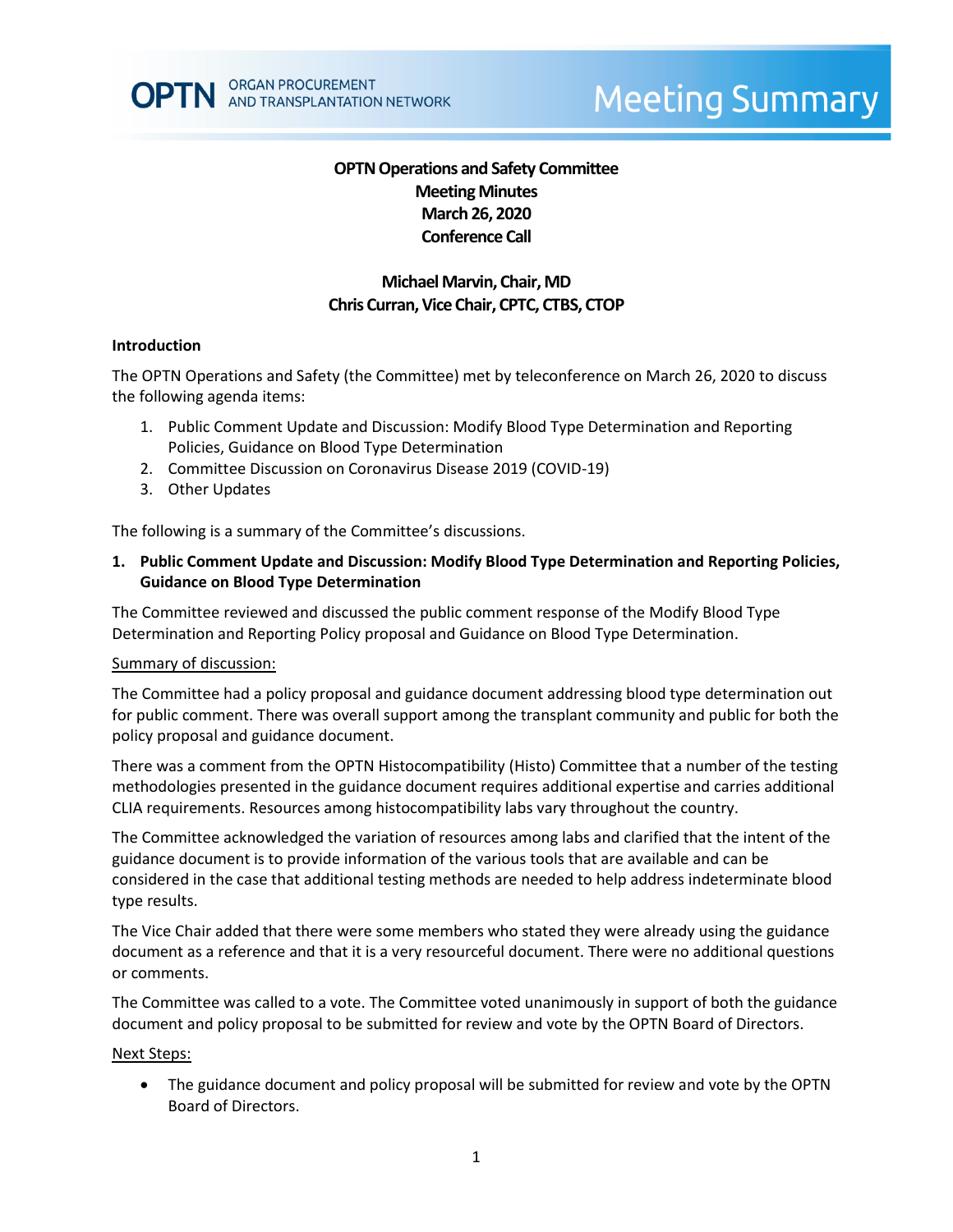#### **2. Committee Discussion on Coronavirus Disease 2019 (COVID-19)**

The Committee discussed their experiences, challenges and best practice measures taken in response to the COVID-19 crisis.

#### Summary of discussion:

The Committee Chair stated that their program has been very selective at this time and have shut down their living donor program.

A member stated that currently, there have only been two cases at their hospital. At this time, their institution is still doing deceased and living donations. The Committee Chair stated that the status of transplant programs are depenedent to some degree on their location.

Another member stated that at their institution, they have stopped living donations and are selective on recipients. There is a high rate of COVID-19 cases in their area; all deceased donors are being tested, but there is not great access to testing for recipients.

The Committee Chair commented that a concern regarding patients having the resources to do what is needed post-transplantation when they go home. A member stated that at their institution, their social workers go through their active list and identify patients whose caregiving arrangements may put the patient at risk. They are also looking at post-discharge planning to determine how to limit exposures to those patients.

A member stated that another concern is delayed graft function due to long cold times. The concern is in sending those patients back to dialysis centers that could put them at risk.

The Committee Chair asked members what is being done from an Organ Procurement Organization (OPO) standpoint.

The Vice Chair stated that most OPOs are up and running with testing. The testing turnaround time varies greatly among OPOs. There are screening procedures in place, such as risk assessment and travel assessment questionnaires and then following the standard processes. There is a limit in staff response on site and being more selective in this process at this time.

A member stated that similar protocols are done at their institution with risk assessments, access to testing with turnaround time of 24 hours. There has been a decline in donor potential and a spike in family refusals. The member continued that there has also been limited access to donor families because the families are not going to the hospitals as they normally do. There are no living donations being done locally and being very selective when it comes to recipients at this time.

Another member stated that their OPO is experiencing the same situation and that all centers in their respective area have put living donations on hold. The DCD heart trials are on hold as well. Tranport has brought about challenges, specifically with flying. Some hospitals are being required to bring their own masks. The requirements and challenges experienced vary each day.

A member stated that in their area they have been fortunate where they have a local lab that helps with testing. Their program has been trying to do as many recoveries with their recovery and local surgeons to limit the number of personnel in allocation. The member commented that the biggest challenge is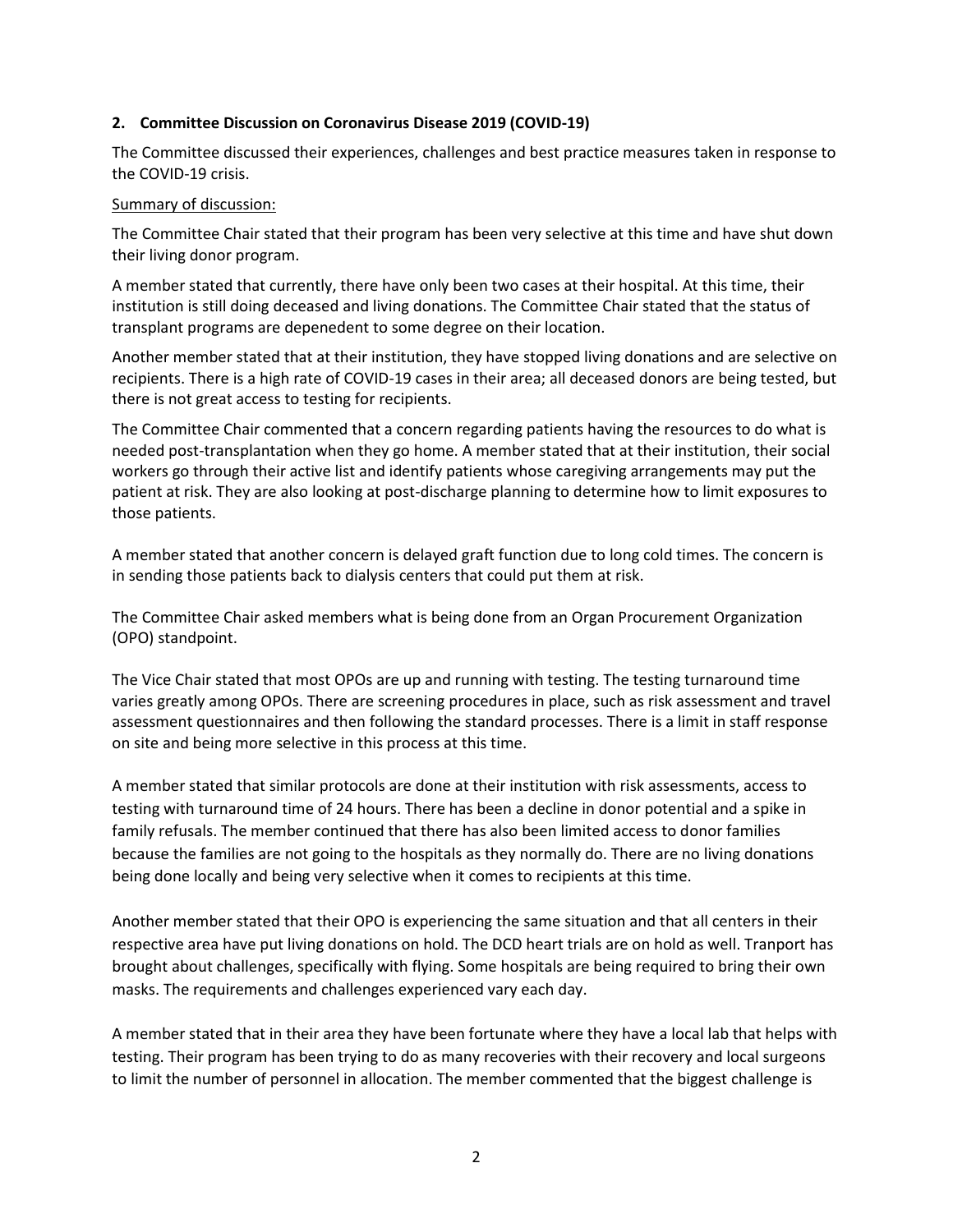that if the cases of COVID-19 continues to spreak in their area, they may be limited by availability of hospital beds.

Another member commented that there is going to be a second wave where health providers and patients have already been exposed. Would you use a donor who has shown immunity? A member asked if there is supposed to be reinfections? The member stated that there was no proven reinfections. There were some reported reinfections from data in China, but the data is not very clear on wether you could or could not be reinfected.

The Committee Chair asked members if there was any policy or metric that we were dealing with before the pandemic that should be addressed or modified. A member stated that testing is variable among programs and should be evaluated more. It may be helpful to have language or guidance for centers and OPOs of when they should test. A survey may be helpful to better understand what is being done among members.

The Vice Chair commented that this topic was brought up to the DTAC and it was asked if they were going to develop guidance for OPOs. UNOS staff clarified that DTAC is currently collaborating with the American Society of Transplantation (AST), Americal Society of Transplant Surgeons (ASTS), the Organization for Transplant (NATCO), amd the Association of Organ Procurement Organizations (AOPO) to develop consistent guidance. Further follow up will be done to determine if anything additional guidance is being provided.

The Committee Chair commented that guidance would be ideal, but that guidance comes with experience. It is hard to provide guidance when it is all best guess and judgement. As time goes on, guidance will be important because there will be more experience.

The Vice Chair agreed with this but stated that in this circumstance, the OPOs have no experience treating patients who are at risk of COVID-19. There is evaluation of these patients to determine suitability for donation without any guidance on what testing methodologies, samples, or platforms that should be used. What is available right now is how to best assess the donors for their risk of COVID-19. There should be a cohesive message on this from the infectious disease experts.

The Committee Chair called for a poll among members on whether OPOs should be testing every donor. The Committee unamimously agreed that testing should be done on all donors.

The Committee Chair encouraged members to use the AST site as a resource. The AST has a thread that is used by various experts who share valuable information addressing COVID-19. There were no additional comments or questions.

# Next Steps:

- Feedback received from this discussion will be shared with the OPTN DTAC Committee and UNOS to help in providing guidance on current COVID-19 efforts.
- **3. Updates: HLA Initiative, DonorNet® Functionality, Post-Transplant Reporting Project**